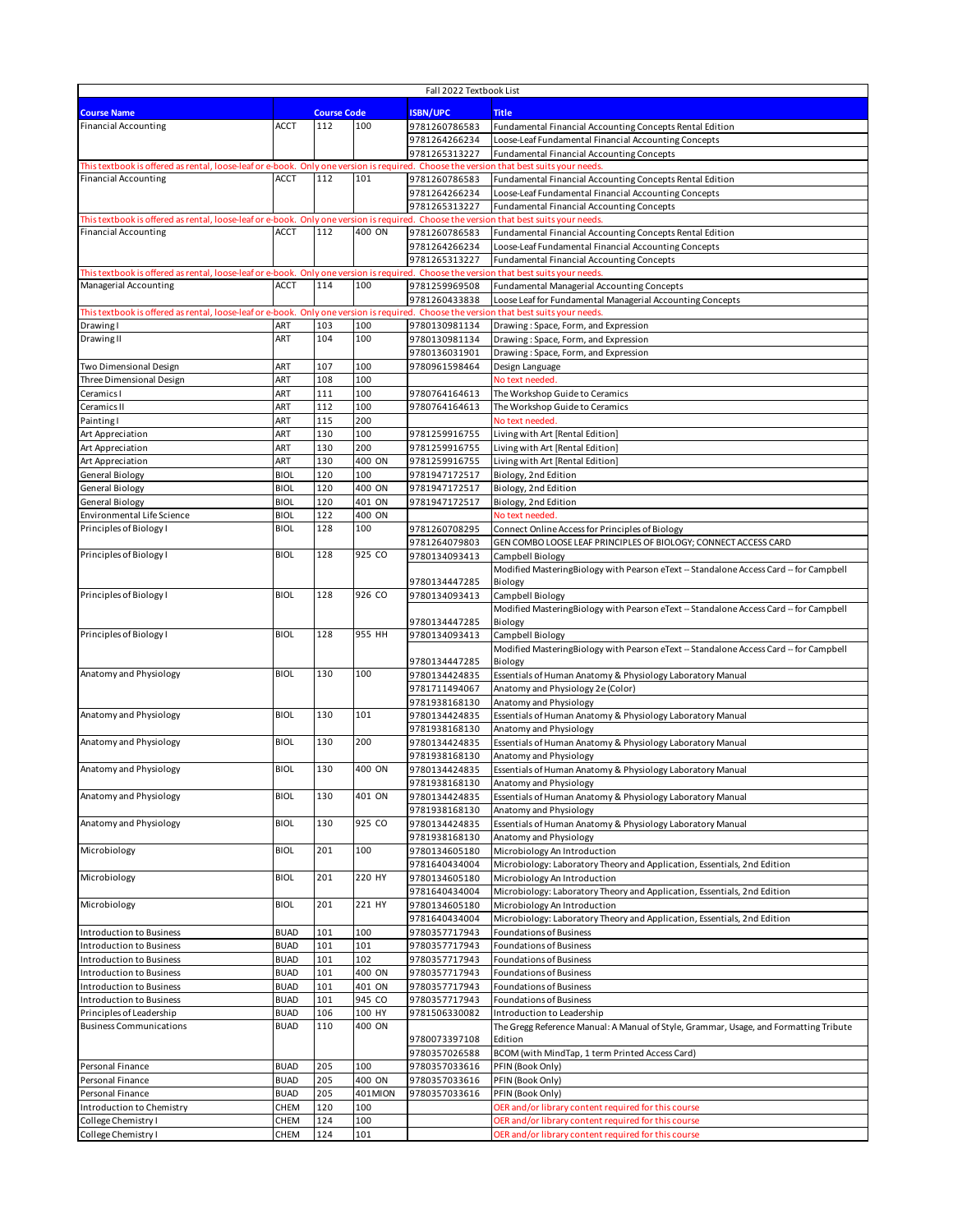| College Chemistry I                            | CHEM         | 124        | 925 CO           |               | OER and/or library content required for this course                               |
|------------------------------------------------|--------------|------------|------------------|---------------|-----------------------------------------------------------------------------------|
|                                                |              |            |                  |               |                                                                                   |
| College Chemistry I                            | <b>CHEM</b>  | 124        | 926 CO           |               | OER and/or library content required for this course                               |
| College Chemistry I                            | CHEM         | 124        | 927 CO           |               | OER and/or library content required for this course                               |
| College Chemistry I                            | <b>CHEM</b>  | 124        | 965 CO           |               | OER and/or library content required for this course                               |
| Organic Chemistry I                            | <b>CHEM</b>  | 204        | 100              |               | OER and/or library content required for this course                               |
| <b>Public Speaking</b>                         | COMM         | 101        | 100              | 9781260007091 | Loose Leaf for Human Communication                                                |
|                                                |              |            | 101              |               |                                                                                   |
| <b>Public Speaking</b>                         | COMM         | 101        |                  | 9781260007091 | Loose Leaf for Human Communication                                                |
| <b>Public Speaking</b>                         | COMM         | 101        | 102              | 9781260007091 | Loose Leaf for Human Communication                                                |
| <b>Public Speaking</b>                         | COMM         | 101        | 103              | 9781260007091 | Loose Leaf for Human Communication                                                |
| <b>Public Speaking</b>                         | COMM         | 101        | 400MION          | 9781260007091 | Loose Leaf for Human Communication                                                |
|                                                |              | 101        | 401MION          |               |                                                                                   |
| <b>Public Speaking</b>                         | COMM         |            |                  | 9781260007091 | Loose Leaf for Human Communication                                                |
| <b>Public Speaking</b>                         | COMM         | 101        | 402 ON           | 9781260007091 | Loose Leaf for Human Communication                                                |
| <b>Public Speaking</b>                         | COMM         | 101        | 915 HW           | 9781260007091 | Loose Leaf for Human Communication                                                |
| <b>Public Speaking</b>                         | COMM         | 101        | 916 HW           | 9781260007091 | Loose Leaf for Human Communication                                                |
| <b>Public Speaking</b>                         | COMM         | 101        | 917 HW           | 9781260007091 | Loose Leaf for Human Communication                                                |
|                                                |              |            |                  |               |                                                                                   |
| <b>Public Speaking</b>                         | COMM         | 101        | 965 CO           | 9781260007091 | Loose Leaf for Human Communication                                                |
| <b>Public Speaking</b>                         | COMM         | 101        | 995 CO           | 9781260007091 | Loose Leaf for Human Communication                                                |
| <b>Public Speaking</b>                         | COMM         | 101        | 996 CO           | 9781260007091 | Loose Leaf for Human Communication                                                |
|                                                |              |            |                  |               | LaunchPad for Reflect & Relate (1-Term Access) An Introduction to Interpersonal   |
| Interpersonal Communication                    | COMM         | 102        | 400 ON           | 9781319395797 | Communication                                                                     |
|                                                |              |            |                  |               |                                                                                   |
| Introduction to Advertising                    | COMM         | 103        | 100              | 9781506315386 | Advertising Creative: Strategy, Copy, and Design                                  |
| <b>Computer Concepts and Applications</b>      | COMP         | 110        | 100              | 9780357025680 | Technology for Success and Illustrated Series™ Microsoft Office 365 & Office 2019 |
|                                                |              |            |                  | 9780357119754 | Technology for Success and Illustrated Series Microsoft Office 365 & Office 2019  |
|                                                |              |            |                  | 9780357700037 | Cengage Unlimited 1 Term (4 Months) Subscription                                  |
| <b>Computer Concepts and Applications</b>      | COMP         | 110        | 400 ON           |               |                                                                                   |
|                                                |              |            |                  | 9780357025680 | Technology for Success and Illustrated Series™ Microsoft Office 365 & Office 2019 |
|                                                |              |            |                  | 9780357119754 | Technology for Success and Illustrated Series Microsoft Office 365 & Office 2019  |
|                                                |              |            |                  | 9780357700037 | Cengage Unlimited 1 Term (4 Months) Subscription                                  |
| <b>Computer Concepts and Applications</b>      | COMP         | 110        | 401MION          | 9780357025680 | Technology for Success and Illustrated Series™ Microsoft Office 365 & Office 2019 |
|                                                |              |            |                  | 9780357119754 |                                                                                   |
|                                                |              |            |                  |               | Technology for Success and Illustrated Series Microsoft Office 365 & Office 2019  |
|                                                |              |            |                  | 9780357700037 | Cengage Unlimited 1 Term (4 Months) Subscription                                  |
| <b>Computer Concepts and Applications</b>      | COMP         | 110        | 955 CO           |               | No text needed.                                                                   |
| Computer Information Systems                   | COMP         | 120        | 100              | 9780357700037 | Cengage Unlimited 1 Term (4 Months) Subscription                                  |
|                                                |              |            |                  | 9780357700044 |                                                                                   |
|                                                |              |            |                  |               | Cengage Unlimited, Multi-term 12 Months Subscription                              |
| <b>Computer Information Systems</b>            | COMP         | 120        | 400 ON           | 9780357700037 | Cengage Unlimited 1 Term (4 Months) Subscription                                  |
|                                                |              |            |                  | 9780357700044 | Cengage Unlimited, Multi-term 12 Months Subscription                              |
| Intro to Admin of Justice                      | CRIM         | 101        | 400 ON           | 9780078026539 | Introduction to Criminal Justice                                                  |
| Drugs in Society                               | CRIM         | 118        | 400 ON           | 9781259920585 | Drugs in American Society                                                         |
|                                                |              |            |                  |               |                                                                                   |
| Interview and Report Writing                   | CRIM         | 119        | 100              | 9780133591309 | Just the Facts Investigative Report Writing                                       |
| <b>Criminal Procedures</b>                     | CRIM         | 135        | 400 ON           | 9780132457613 | <b>Criminal Procedure</b>                                                         |
| Introduction to Sonography                     | <b>DMS</b>   | 201        | 400 ON           | 9780323661355 | Sonography                                                                        |
| Sono Sect Anatomy/Abdom Pathology I            | <b>DMS</b>   | 205        | 400 ON           | 9780323401715 | Diagnostic Ultrasound, 2-Volume Set, 5th Edition                                  |
|                                                |              |            |                  |               |                                                                                   |
| OB/GYN for Sonography I                        | <b>DMS</b>   | 206        | 400 ON           | 9780323401715 | Diagnostic Ultrasound, 2-Volume Set, 5th Edition                                  |
| OB/GYN for Sonography I                        | <b>DMS</b>   | 206        | 400 ON           | 9780323661355 | Sonography                                                                        |
| Sono Physics & Instrumentation                 | <b>DMS</b>   | 211        | 400 ON           | 9780962644450 | Understanding Ultrasound Physics                                                  |
| <b>General Sono Clinical Training I</b>        | <b>DMS</b>   | 220        | 700              | 9780323401715 | Diagnostic Ultrasound, 2-Volume Set, 5th Edition                                  |
|                                                | <b>DMS</b>   | 230        | 400 ON           |               | Vascular Technology: An Illustrated Review                                        |
| Vascular Sonography I                          |              |            |                  | 9780941022859 |                                                                                   |
| Vascular Sonography I                          | <b>DMS</b>   | 230        | 400 ON           | 9780941022859 | Vascular Technology: An Illustrated Review                                        |
| Vascular Sonography Clinical I                 | <b>DMS</b>   | 251        | 700              | 9780941022859 | Vascular Technology: An Illustrated Review                                        |
| Issues in Today's Economy                      | <b>ECON</b>  | 101        | 100              | 9781259746390 | <b>Issues in Economics Today</b>                                                  |
| Issues in Today's Economy                      | <b>ECON</b>  | 101        | 400 ON           | 9781259746390 | <b>Issues in Economics Today</b>                                                  |
|                                                | <b>ECON</b>  | 203        | 100              |               |                                                                                   |
| Macroeconomics                                 |              |            |                  | 9781642772784 | Principles of Macroeconomics 1e Software + eBook                                  |
|                                                |              |            |                  | 9781642774542 | Principles of Macroeconomics 1e Textbook + Software + eBook                       |
|                                                |              |            |                  |               |                                                                                   |
| Microeconomics                                 |              |            |                  |               | Choose one book for ECON 203                                                      |
|                                                |              |            |                  |               |                                                                                   |
|                                                | <b>ECON</b>  | 204        | 400 ON           | 9781642772340 | Principles of Microeconomics 1e Textbook + Software + eBook                       |
|                                                |              |            |                  | 9781946158956 | Principles of Microeconomics                                                      |
|                                                |              |            |                  |               | Choose one book for ECON 204                                                      |
| Child Development                              | <b>EDUC</b>  | 110        | 400 ON           | 9781305501034 | Understanding Child Development                                                   |
| <b>Explorations in Education</b>               | EDUC         | 135        | 400 ON           |               |                                                                                   |
|                                                |              |            |                  |               | OER and/or library content required for this course                               |
| <b>Explorations in Education</b>               | EDUC         | 135        | 401 ON           |               | OER and/or library content required for this course                               |
| <b>Explorations in Education</b>               | <b>EDUC</b>  | 135        | 915 HW           |               | OER and/or library content required for this course                               |
| Reading & Writing Essentials                   | ENGL         | 097        | 100              | 9781591944690 | English Essentials: Short Version                                                 |
|                                                |              |            |                  | 9781591944867 | Groundwork for College Reading with Phonics, 5/e                                  |
|                                                |              |            |                  |               |                                                                                   |
| Pre-College Reading & Writing                  | <b>ENGL</b>  | 099        | 100              |               | No text needed.                                                                   |
| Pre-College Reading & Writing                  | ENGL         | 099        | 200              |               | No text needed.                                                                   |
| English Composition I                          | <b>ENGL</b>  | 101        | 100              | 9780804189354 | The Martian: Classroom Edition                                                    |
| English Composition I                          | <b>ENGL</b>  | 101        | 101              | 9780804189354 | The Martian: Classroom Edition                                                    |
| English Composition I                          | <b>ENGL</b>  | 101        | 102              | 9780804189354 | The Martian: Classroom Edition                                                    |
|                                                |              |            |                  |               |                                                                                   |
| English Composition I                          | <b>ENGL</b>  | 101        | 103              | 9780804189354 | The Martian: Classroom Edition                                                    |
| English Composition I                          | <b>ENGL</b>  | 101        | 400 ON           | 9780804189354 | The Martian: Classroom Edition                                                    |
| English Composition I                          | <b>ENGL</b>  | 101        | 401MION          | 9780804189354 | The Martian: Classroom Edition                                                    |
| English Composition I                          | ENGL         | 101        | 402 ON           | 9780804189354 | The Martian: Classroom Edition                                                    |
|                                                |              |            |                  |               |                                                                                   |
| English Composition I                          | ENGL         | 101        | 915 HW           | 9780804189354 | The Martian: Classroom Edition                                                    |
| English Composition I                          | <b>ENGL</b>  | 101        | 925 CO           | 9780804189354 | The Martian: Classroom Edition                                                    |
| English Composition I                          | ENGL         | 101        | 926 CO           | 9780804189354 | The Martian: Classroom Edition                                                    |
| English Composition I                          | <b>ENGL</b>  | 101        | 965 CO           | 9780804189354 | The Martian: Classroom Edition                                                    |
|                                                |              |            |                  |               |                                                                                   |
| English Composition I                          | ENGL         | 101        | 966 CO           | 9780804189354 | The Martian: Classroom Edition                                                    |
| English Composition I<br>English Composition I | ENGL<br>ENGL | 101<br>101 | 967 CO<br>975 CO | 9780804189354 | The Martian: Classroom Edition<br><b>Text to be Determined</b>                    |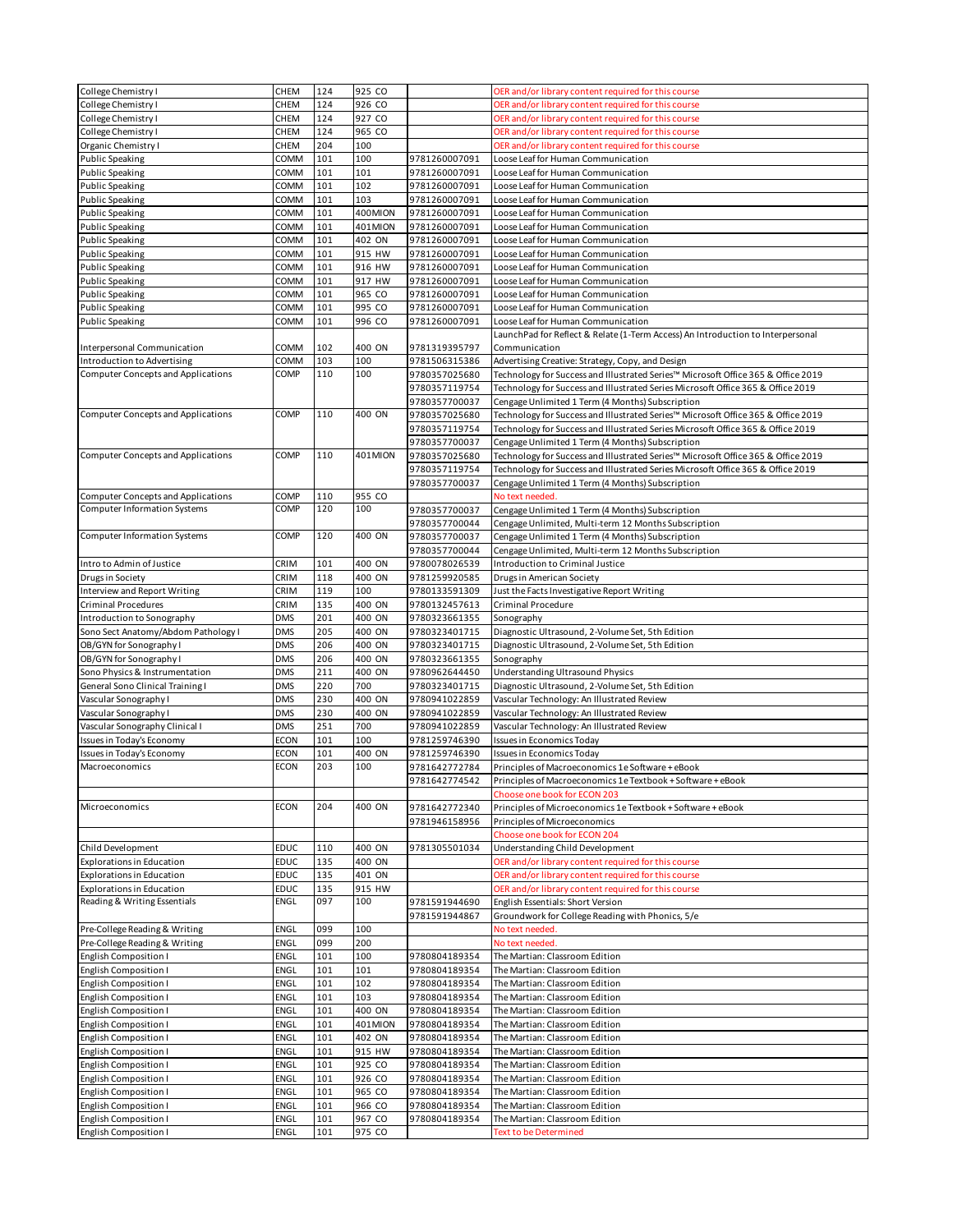| English Composition I                                 | ENGL         | 101        | 976 CO         |               | <b>Text to be Determined</b>                                                                                                             |
|-------------------------------------------------------|--------------|------------|----------------|---------------|------------------------------------------------------------------------------------------------------------------------------------------|
|                                                       |              |            |                |               |                                                                                                                                          |
| <b>English Composition I</b>                          | ENGL         | 101        | 985 CO         | 9780804189354 | The Martian: Classroom Edition                                                                                                           |
| English Composition I                                 | ENGL         | 101        | 995 CO         | 9780804189354 | The Martian: Classroom Edition                                                                                                           |
| English Composition I                                 | ENGL         | 101        | 996 CO         | 9780804189354 | The Martian: Classroom Edition                                                                                                           |
| English Composition II                                | <b>ENGL</b>  | 102        | 100            | 9781603293518 | MLA Handbook                                                                                                                             |
| <b>English Composition II</b>                         | ENGL         | 102        | 101            | 9781603293518 | MLA Handbook                                                                                                                             |
|                                                       |              |            |                |               |                                                                                                                                          |
| <b>English Composition II</b>                         | ENGL         | 102        | 400 ON         | 9781603293518 | MLA Handbook                                                                                                                             |
| <b>English Composition II</b>                         | ENGL         | 102        | 401MION        | 9781603293518 | MLA Handbook                                                                                                                             |
| English Comp I with Review                            | ENGL         | 103        | 100            | 9780804189354 | The Martian: Classroom Edition                                                                                                           |
| English Comp I with Review                            | <b>ENGL</b>  | 103        | 101            | 9780804189354 | The Martian: Classroom Edition                                                                                                           |
|                                                       |              | 103        | 102            |               |                                                                                                                                          |
| English Comp I with Review                            | ENGL         |            |                | 9780804189354 | The Martian: Classroom Edition                                                                                                           |
| Theatre Appreciation                                  | ENGL         | 118        | 400 ON         |               | No text needed.                                                                                                                          |
| Creative Writing                                      | ENGL         | 200        | 100            | 9780205012756 | Three Genres The Writing of Literary Prose, Poems and Plays                                                                              |
| General Literature                                    | ENGL         | 206        | 400 ON         |               | No text needed.                                                                                                                          |
| <b>British Literature</b>                             | <b>ENGL</b>  | 207        | 400 ON         |               | No text needed.                                                                                                                          |
|                                                       |              |            |                |               |                                                                                                                                          |
| World Literature                                      | ENGL         | 208        | 400 ON         |               | No text needed.                                                                                                                          |
| World Regional Geography                              | GEOG         | 101        | 400 ON         |               | Online textbook for the class will be provided when the class begins.                                                                    |
| World Regional Geography                              | <b>GEOG</b>  | 101        | 401MION        |               | Online textbook for the class will be provided when the class begins.                                                                    |
| World Regional Geography                              | GEOG         | 101        | 402WION        |               | Online textbook for the class will be provided when the class begins.                                                                    |
|                                                       |              |            |                |               |                                                                                                                                          |
| Intro to Graphic Design                               | GRAP         | 103        | 100            |               | No text needed.                                                                                                                          |
| Intro To Desktop Publishing                           | GRAP         | 107        | 100            |               | No text needed.                                                                                                                          |
| Packaging Design                                      | GRAP         | 113        | 100            |               | No text needed.                                                                                                                          |
| Typography                                            | GRAP         | 118        | 100            | 9781285176819 | Exploring Typography                                                                                                                     |
|                                                       |              |            |                |               |                                                                                                                                          |
| Digital Animation                                     | GRAP         | 128        | 100            |               | No text needed.                                                                                                                          |
| Advertising Design                                    | GRAP         | 130        | 100            |               | No text needed.                                                                                                                          |
| Digital Photography                                   | GRAP         | 202        | 100            | 9781465449665 | The Beginner's Photography Guide                                                                                                         |
| Medical Terminology                                   | HEAL         | 106        | 100            | 9780323711562 | Exploring Medical Language, 11th Edition A Student-Directed Approach                                                                     |
|                                                       |              |            |                |               |                                                                                                                                          |
| <b>Medical Terminology</b>                            | HEAL         | 106        | 400 ON         | 9780323711562 | Exploring Medical Language, 11th Edition A Student-Directed Approach                                                                     |
| <b>Medical Terminology</b>                            | HEAL         | 106        | 401WION        | 9780323711562 | Exploring Medical Language, 11th Edition A Student-Directed Approach                                                                     |
| <b>Medical Terminology</b>                            | <b>HEAL</b>  | 106        | 915 HW         | 9780323711562 | Exploring Medical Language, 11th Edition A Student-Directed Approach                                                                     |
| General Physics for Health Sciences                   | <b>HEAL</b>  | 109        | 400MION        | 9780135746264 | Conceptual Physics [RENTAL EDITION]                                                                                                      |
| <b>General Physics for Health Sciences</b>            |              |            |                | 9780135746264 |                                                                                                                                          |
|                                                       | HEAL         | 109        | 401MION        |               | Conceptual Physics [RENTAL EDITION]                                                                                                      |
| <b>Emergency Medical Technician</b>                   | HEAL         | 142        | 500            | 9780135479148 | MyLab BRADY with Pearson eText -- Access Card -- for Emergency Care                                                                      |
| American History to 1877                              | HIST         | 101        | 100            | 9781938168369 | <b>US History</b>                                                                                                                        |
|                                                       |              |            |                |               | This book can also be downloaded for free as a PDF from                                                                                  |
|                                                       |              |            |                |               |                                                                                                                                          |
|                                                       |              |            |                |               | https://openstax.org/details/books/us-history, and the Kindle ebook can be obtained for                                                  |
|                                                       |              |            |                |               | free by searching for the book on Amazon, with OpenStax as the publisher. Any version of                                                 |
|                                                       |              |            |                |               | the book is okay to use.                                                                                                                 |
| American History to 1877                              | <b>HIST</b>  | 101        | 400 ON         | 9781938168369 | US History                                                                                                                               |
|                                                       |              |            |                |               | This book can also be downloaded for free as a PDF from                                                                                  |
|                                                       |              |            |                |               |                                                                                                                                          |
|                                                       |              |            |                |               | https://openstax.org/details/books/us-history, and the Kindle ebook can be obtained for                                                  |
|                                                       |              |            |                |               | free by searching for the book on Amazon, with OpenStax as the publisher. Any version of                                                 |
|                                                       |              |            |                |               | the book is okay to use.                                                                                                                 |
| American History to 1877                              | <b>HIST</b>  | 101        | 915 HW         |               | Online textbook for the class will be provided when the class begins.                                                                    |
|                                                       |              |            |                |               |                                                                                                                                          |
|                                                       |              |            |                |               | This book can also be downloaded for free as a PDF from                                                                                  |
|                                                       |              |            |                |               | https://openstax.org/details/books/us-history, and the Kindle ebook can be obtained for                                                  |
|                                                       |              |            |                |               | free by searching for the book on Amazon, with OpenStax as the publisher. Any version of                                                 |
| American History to 1877                              | HIST         | 101        | 955 CO         |               | the book is okay to use.                                                                                                                 |
|                                                       | <b>HIST</b>  | 101        | 965 CO         | 9781938168369 |                                                                                                                                          |
| American History to 1877                              |              |            |                |               | US History                                                                                                                               |
| American History to 1877                              | HIST         | 101        | 966 CO         | 9781938168369 | US History                                                                                                                               |
| American History to 1877                              | <b>HIST</b>  | 101        | 967 CO         | 9781938168369 | <b>US History</b>                                                                                                                        |
| American History Since 1877                           | HIST         | 102        | 100            | 9781938168369 | US History                                                                                                                               |
| American History Since 1877                           |              |            | 101            | 9781938168369 | <b>US History</b>                                                                                                                        |
|                                                       | <b>HIST</b>  | 102        |                |               |                                                                                                                                          |
| American History Since 1877                           | <b>HIST</b>  | 102        | 400 ON         | 9781938168369 | US History                                                                                                                               |
| American History Since 1877                           | <b>HIST</b>  | 102        | 400MION        | 9781938168369 | US History                                                                                                                               |
|                                                       |              |            |                |               | This book can also be downloaded for free as a PDF from                                                                                  |
|                                                       |              |            |                |               |                                                                                                                                          |
|                                                       |              |            |                |               |                                                                                                                                          |
|                                                       |              |            |                |               | https://openstax.org/details/books/us-history, and the Kindle ebook can be obtained for                                                  |
|                                                       |              |            |                |               | free by searching for the book on Amazon, with OpenStax as the publisher. Any version of                                                 |
|                                                       |              |            |                |               | the book is okay to use.                                                                                                                 |
| World History to 1500                                 | HIST         | 103        | 100            | 9781319109752 | Ways of the World with Sources, Volume 1 A Brief Global History                                                                          |
|                                                       |              |            |                |               |                                                                                                                                          |
| World History Since 1500                              | <b>HIST</b>  | 104        | 400 ON         | 9781319109783 | Ways of the World with Sources, Volume 2 A Brief Global History                                                                          |
| Kansas History                                        | <b>HIST</b>  | 201        | 400 ON         | 9780700614240 | Kansas: The History of the Sunflower State, 1854-2000                                                                                    |
| <b>Electronic Devices</b>                             | INDU         | 123        | 965 CO         |               | No text needed.                                                                                                                          |
| Fundamentals Of Electronics DC/AC                     | INDU         | 125        | 965 CO         |               | No text needed.                                                                                                                          |
|                                                       |              |            |                |               |                                                                                                                                          |
| <b>Digital Logic Circuits</b>                         | INDU         | 127        | 965 CO         |               | No text needed.                                                                                                                          |
| <b>Engineering Graphics</b>                           | INDU         | 131        | 925 CO         |               | No text needed.                                                                                                                          |
| <b>Engineering Graphics</b>                           | INDU         | 131        | 985 CO         |               | No text needed.                                                                                                                          |
| OSHA Safety 10                                        | INDU         | 155        | 400MION        |               | No text needed.                                                                                                                          |
|                                                       |              |            |                |               |                                                                                                                                          |
| OSHA Safety 10                                        | INDU         | 155        | 925 CO         |               | No text needed                                                                                                                           |
| OSHA Safety 10                                        | INDU         | 155        | 965 CO         |               | No text needed                                                                                                                           |
| OSHA Safety 10                                        | INDU         | 155        | 985 CO         |               | No text needed.                                                                                                                          |
| Fund of Electronics DC/AC Lab                         | <b>INDU</b>  | 167        | 965 CO         |               | No text needed.                                                                                                                          |
|                                                       |              |            |                |               |                                                                                                                                          |
| Electronic Devices Lab                                | INDU         | 168        | 965 CO         |               | No text needed.                                                                                                                          |
| Digital Logic Circuits Lab                            | INDU         | 169        | 965 CO         |               | No text needed.                                                                                                                          |
| College Success Skil                                  | LEAR         | 101        | 400MION        | 9781319107277 | Step by Step to College and Career Success                                                                                               |
| Research Skills                                       | LEAR         | 102        | 400MION        |               | No text needed.                                                                                                                          |
|                                                       |              |            |                |               |                                                                                                                                          |
| Information Literacy<br>Beginning Algebra with Review | LEAR<br>MATH | 103<br>095 | 400MION<br>200 | 9781663218742 | Research Strategies: Finding Your Way through the Information Fog<br>Pick up in LCC Bird's Nest Bookstore. Have your schedule available. |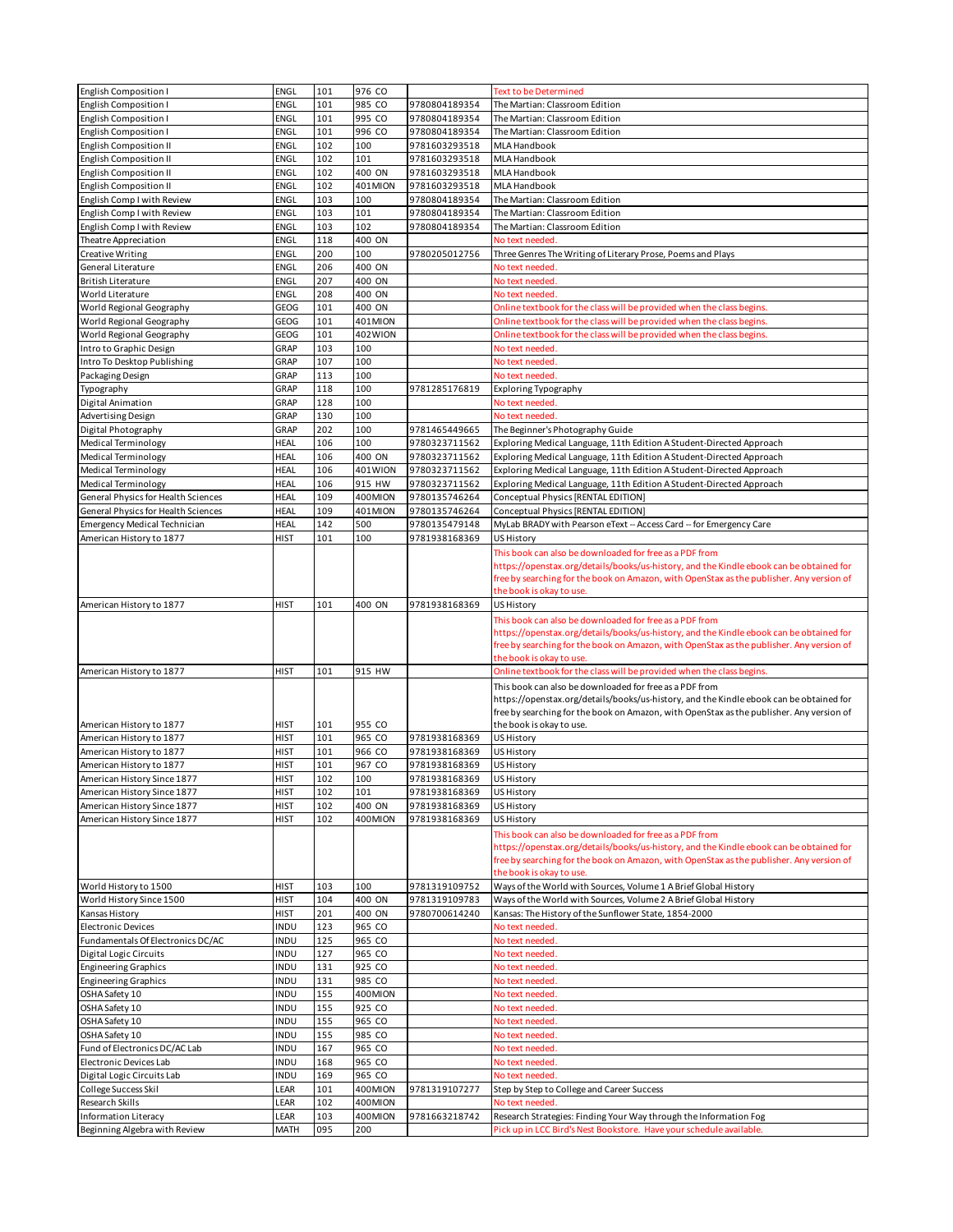|                                    |             | 096 | 100     |               |                                                                                                            |
|------------------------------------|-------------|-----|---------|---------------|------------------------------------------------------------------------------------------------------------|
| Beginning Algebra                  | <b>MATH</b> |     |         |               | Pick up in LCC Bird's Nest Bookstore. Have your schedule available.                                        |
| Beginning Algebra                  | MATH        | 096 | 101     |               | Pick up in LCC Bird's Nest Bookstore. Have your schedule available.                                        |
| Beginning Algebra                  | <b>MATH</b> | 096 | 200MI   |               | Pick up in LCC Bird's Nest Bookstore. Have your schedule available.                                        |
| Intermediate Algebra               | MATH        | 100 | 100     |               | Pick up in LCC Bird's Nest Bookstore. Have your schedule available.                                        |
|                                    |             |     |         |               |                                                                                                            |
| Intermediate Algebra               | <b>MATH</b> | 100 | 101     |               | Pick up in LCC Bird's Nest Bookstore. Have your schedule available.                                        |
| Intermediate Algebra               | <b>MATH</b> | 100 | 102     |               | Pick up in LCC Bird's Nest Bookstore. Have your schedule available.                                        |
| Intermediate Algebra               | <b>MATH</b> | 100 | 103     |               | Pick up in LCC Bird's Nest Bookstore. Have your schedule available.                                        |
|                                    |             |     |         |               |                                                                                                            |
| Intermediate Algebra               | <b>MATH</b> | 100 | 200MI   |               | Pick up in LCC Bird's Nest Bookstore. Have your schedule available.                                        |
| College Algebra                    | <b>MATH</b> | 115 | 100     |               | Pick up in LCC Bird's Nest Bookstore. Have your schedule available                                         |
|                                    |             | 115 | 101     |               |                                                                                                            |
| College Algebra                    | <b>MATH</b> |     |         |               | Pick up in LCC Bird's Nest Bookstore. Have your schedule available.                                        |
| College Algebra                    | <b>MATH</b> | 115 | 102     |               | Pick up in LCC Bird's Nest Bookstore. Have your schedule available.                                        |
| College Algebra                    | <b>MATH</b> | 115 | 200     |               | Pick up in LCC Bird's Nest Bookstore. Have your schedule available.                                        |
|                                    |             |     |         |               |                                                                                                            |
| College Algebra                    | <b>MATH</b> | 115 | 201     |               | Pick up in LCC Bird's Nest Bookstore. Have your schedule available.                                        |
|                                    |             |     |         |               | Access to the online homework platform Connect Math plus E-Textbook will be provided by                    |
| College Algebra                    | <b>MATH</b> | 115 | 400 ON  |               | Instructor the first week of class.                                                                        |
|                                    |             |     |         |               |                                                                                                            |
|                                    |             |     |         |               | This textbook will be provided to you by your instructor. You do NOT need to purchase a                    |
| College Algebra                    | MATH        | 115 | 925 CO  |               | textbook.                                                                                                  |
|                                    |             |     |         |               | This textbook will be provided to you by your instructor. You do NOT need to purchase a                    |
|                                    |             |     |         |               |                                                                                                            |
| College Algebra                    | <b>MATH</b> | 115 | 926 CO  |               | textbook.                                                                                                  |
|                                    |             |     |         |               | This textbook will be provided to you by your instructor. You do NOT need to purchase a                    |
| College Algebra                    | <b>MATH</b> | 115 | 945 CO  |               | textbook.                                                                                                  |
|                                    |             |     |         |               |                                                                                                            |
|                                    |             |     |         |               | This textbook will be provided to you by your instructor. You do NOT need to purchase a                    |
| College Algebra                    | MATH        | 115 | 965 CO  |               | textbook                                                                                                   |
|                                    |             |     |         |               | This textbook will be provided to you by your instructor. You do NOT need to purchase a                    |
|                                    |             |     |         |               |                                                                                                            |
| College Algebra                    | <b>MATH</b> | 115 | 966 CO  |               | textbook.                                                                                                  |
|                                    |             |     |         |               | This textbook will be provided to you by your instructor. You do NOT need to purchase a                    |
| College Algebra                    | MATH        | 115 | 975 CO  |               | textbook.                                                                                                  |
|                                    |             |     |         |               |                                                                                                            |
|                                    |             |     |         |               | This textbook will be provided to you by your instructor. You do NOT need to purchase a                    |
| College Algebra                    | MATH        | 115 | 985 CO  |               | textbook.                                                                                                  |
|                                    |             |     |         |               | This textbook will be provided to you by your instructor. You do NOT need to purchase a                    |
| College Algebra                    | <b>MATH</b> | 115 | 995 CO  |               |                                                                                                            |
|                                    |             |     |         |               | textbook.                                                                                                  |
|                                    |             |     |         |               | This textbook will be provided to you by your instructor. You do NOT need to purchase a                    |
| College Algebra                    | <b>MATH</b> | 115 | 996 CO  |               | textbook.                                                                                                  |
|                                    |             |     |         |               |                                                                                                            |
|                                    |             |     |         |               | Access to the online homework platform Connect Math plus E-Textbook will be provided by                    |
| Elementary Statistics              | <b>MATH</b> | 120 | 400 ON  |               | Instructor the first week of class.                                                                        |
|                                    |             |     |         |               | Access to the online homework platform Connect Math plus E-Textbook will be provided by                    |
|                                    |             |     |         |               |                                                                                                            |
| <b>Elementary Statistics</b>       | <b>MATH</b> | 120 | 945 CO  |               | Instructor the first week of class.                                                                        |
|                                    |             |     |         |               |                                                                                                            |
|                                    |             |     |         |               | This is an online trigonometry course. As such, we will not be using a traditional textbook.               |
|                                    |             |     |         |               | We will be utilizing a software program called "Hawkes Learning Systems". Nearly all                       |
|                                    |             |     |         |               | assignments, reviews, and chapter tests in this course will be completed via HLS. The cost for             |
|                                    |             |     |         |               | the Hawkes System is included in the technology fees associated with enrolling in Online                   |
|                                    |             |     |         |               |                                                                                                            |
|                                    |             |     |         |               |                                                                                                            |
|                                    |             |     |         |               | Trigonometry. There will be NO additional cost to register. Your instructor will provide you               |
|                                    |             |     |         |               |                                                                                                            |
|                                    |             |     |         |               | with the access codes to get registered. Please do not attempt to register on your own, as                 |
| Trigonometry                       | MATH        | 125 | 400 ON  |               | you will be asked to incur unnecessary expenses.                                                           |
| Calculus I                         | <b>MATH</b> | 130 | 100     | 9780134438986 | Thomas' Calculus, 14th Edition                                                                             |
|                                    |             |     |         | 9780321884077 | Thomas' Calculus Early Transcendentals                                                                     |
|                                    |             |     |         |               |                                                                                                            |
|                                    |             |     |         |               | This textbook will be provided to you by your instructor. You do NOT need to purchase a                    |
| Calculus I                         | MATH        | 130 | 925 CO  |               | textbook.                                                                                                  |
|                                    |             |     |         |               |                                                                                                            |
|                                    |             |     |         |               | This textbook will be provided to you by your instructor. You do NOT need to purchase a                    |
| Calculus I                         | <b>MATH</b> | 130 | 945 CO  |               | textbook.                                                                                                  |
|                                    |             |     |         |               | This textbook will be provided to you by your instructor. You do NOT need to purchase a                    |
| Calculus I                         | MATH        | 130 | 965 CO  |               | textbook.                                                                                                  |
|                                    |             |     |         |               |                                                                                                            |
|                                    |             |     |         |               | This textbook will be provided to you by your instructor. You do NOT need to purchase a                    |
| Calculus I                         | <b>MATH</b> | 130 | 975 CO  |               | textbook.                                                                                                  |
|                                    |             |     |         |               | This textbook will be provided to you by your instructor. You do NOT need to purchase a                    |
|                                    |             |     |         |               |                                                                                                            |
| Calculus I                         | <b>MATH</b> | 130 | 995 CO  |               | textbook.                                                                                                  |
| Calculus III                       | <b>MATH</b> | 201 | 100     | 9780134439020 | Thomas' Calculus Early Transcendentals                                                                     |
| Calculus III                       | MATH        | 201 | 100     | 9780321884077 | Thomas' Calculus Early Transcendentals                                                                     |
|                                    |             |     |         |               |                                                                                                            |
| Music Appreciation                 | <b>MUSI</b> | 101 | 400 ON  | 9781260043372 | <b>EXPERIENCE MUSIC</b>                                                                                    |
| Music Appreciation                 | <b>MUSI</b> | 101 | 401 ON  | 9781260043372 | <b>EXPERIENCE MUSIC</b>                                                                                    |
|                                    |             |     |         |               | Integrating Music into the Elementary Classroom, 9th Edition (Spiral Bound) with Keyboard                  |
|                                    |             |     |         |               |                                                                                                            |
| Children's Music                   | <b>MUSI</b> | 102 | 120MIHY | 9781133957973 | for Piano and Guitar, 8th Edition (Loose Leaf)                                                             |
| History of Jazz and Rock           | <b>MUSI</b> | 104 | 400WION | 9781259922572 | ROCK MUSIC STYLES: A HISTORY                                                                               |
|                                    |             | 116 |         | 9780323529495 | Pharmacology and the Nursing Process                                                                       |
| Pharmacology/Health Care Providers | <b>NURS</b> |     | 400 ON  |               |                                                                                                            |
| <b>Fundamentals of Nursing</b>     | <b>NURS</b> | 120 | 100     | 9780323358415 | Saunders Comprehensive Review for the NCLEX-RN - Examination                                               |
|                                    |             |     | 100     | 9780323481847 | <b>Essentials for Nursing Practice</b>                                                                     |
|                                    |             |     |         |               |                                                                                                            |
|                                    |             |     | 100     | 9780323529495 | Pharmacology and the Nursing Process                                                                       |
|                                    |             |     | 100     | 9780323533034 | Study Guide for Essentials for Nursing Practice, 9th Edition                                               |
|                                    |             |     | 100     | 9780323776875 | <b>Contemporary Nursing</b>                                                                                |
|                                    |             |     |         |               |                                                                                                            |
|                                    |             |     | 100     | 9780323826075 | Mosby's 2022 Nursing Drug Reference, 35th Edition                                                          |
|                                    |             |     | 100     | 9780943202945 | Nursing Math Simplified "Math Magic"                                                                       |
|                                    |             |     |         |               |                                                                                                            |
|                                    |             |     | 100     | 9781455710881 | SimChart (2-Year Access Code)                                                                              |
|                                    |             |     | 100     | 9781975161002 | <b>Gerontological Nursing</b>                                                                              |
| <b>Mental Health Nursing</b>       | <b>NURS</b> | 201 | 100MI   | 9780323697071 | Varcarolis' Foundations of Psychiatric Mental Health Nursing                                               |
|                                    |             |     |         |               |                                                                                                            |
|                                    |             |     |         | 9780323697071 | Varcarolis' Foundations of Psychiatric Mental Health Nursing                                               |
| <b>Family Nursing II</b>           | <b>NURS</b> | 203 | 100MI   | 9781719640985 | Davis Advantage for Maternal-Child Nursing Care, 3rd Edition                                               |
|                                    |             |     |         |               |                                                                                                            |
|                                    |             |     |         | 9781719640985 | Davis Advantage for Maternal-Child Nursing Care, 3rd Edition                                               |
| Pathophysiology                    | <b>NURS</b> | 207 | 100     | 9780803694118 | Davis Advantage for Pathophysiology (+ Davis Advantage & Davis Edge (3-year access) +<br>Integrated eBook) |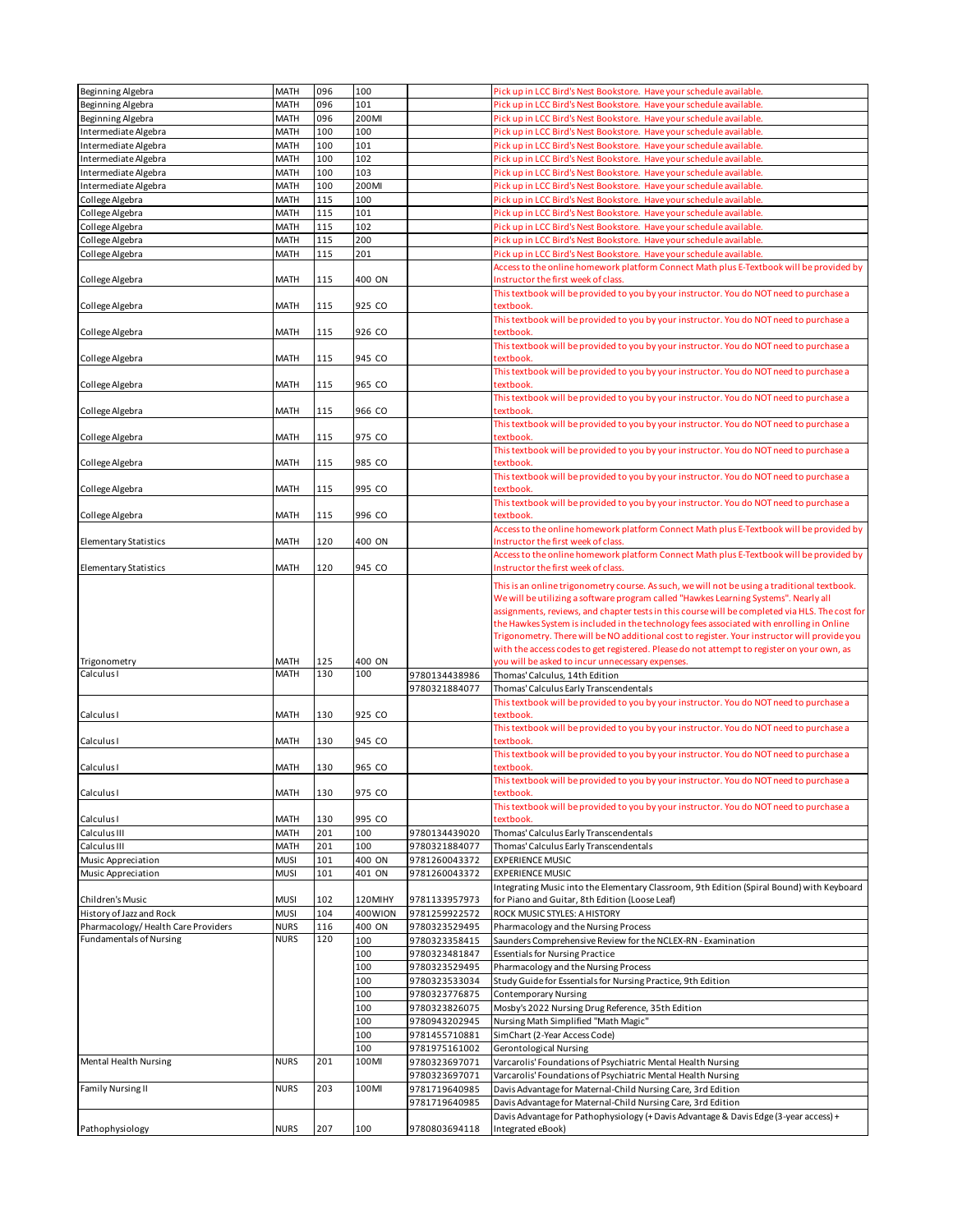| College Keyboarding                 | <b>OTEC</b> | 102 | 120 HY  | 9780357700037 | Cengage Unlimited 1 Term (4 Months) Subscription                                    |
|-------------------------------------|-------------|-----|---------|---------------|-------------------------------------------------------------------------------------|
|                                     |             |     |         |               |                                                                                     |
|                                     |             |     |         | 9780357700044 | Cengage Unlimited, Multi-term 12 Months Subscription                                |
| Formatting                          | <b>OTEC</b> | 106 | 120 HY  | 9780357700037 | Cengage Unlimited 1 Term (4 Months) Subscription                                    |
|                                     |             |     | 120 HY  | 9780357700044 | Cengage Unlimited, Multi-term 12 Months Subscription                                |
| <b>Business Accounting</b>          | <b>OTEC</b> | 113 | 400 ON  | 9780134730226 | College Accounting A Practical Approach, Student Value Edition                      |
|                                     |             |     |         |               |                                                                                     |
|                                     |             |     |         | 9780134730639 | College Accounting Chapters 1-12 with Study Guide and Working Papers                |
|                                     |             |     |         |               | College Accounting Chapters 1-12 with Study Guide and Working Papers, Student Value |
|                                     |             |     |         | 9780134797359 | Edition                                                                             |
| Office Procedures                   | <b>OTEC</b> | 121 | 400 ON  | 9780357700037 | Cengage Unlimited 1 Term (4 Months) Subscription                                    |
|                                     |             |     |         |               |                                                                                     |
|                                     |             |     |         | 9780357700044 | Cengage Unlimited, Multi-term 12 Months Subscription                                |
| Office Internship I                 | <b>OTEC</b> | 122 | 700     |               | No text needed                                                                      |
| <b>Advanced Medical Terminology</b> | <b>OTEC</b> | 125 | 400 ON  | 9781285869544 | Comprehensive Medical Terminology                                                   |
| <b>Business English</b>             | <b>OTEC</b> | 140 | 400 ON  | 9780357700037 | Cengage Unlimited 1 Term (4 Months) Subscription                                    |
|                                     |             |     |         |               |                                                                                     |
|                                     |             |     |         | 9780357700044 | Cengage Unlimited, Multi-term 12 Months Subscription                                |
| Word Processing (Microsoft Word)    | <b>OTEC</b> | 155 | 400 ON  | 9780357700037 | Cengage Unlimited 1 Term (4 Months) Subscription                                    |
|                                     |             |     |         | 9780357700044 | Cengage Unlimited, Multi-term 12 Months Subscription                                |
| Intro to Physical Education         | PED         | 101 | 100     | 9781260392173 | Looseleaf for Children Moving: A Reflective Approach to Teaching Physical Education |
|                                     |             |     |         |               |                                                                                     |
| Intro to Physical Education         | PED         | 101 | 400MION | 9781260392173 | Looseleaf for Children Moving: A Reflective Approach to Teaching Physical Education |
| Care and Prev/Athl Injuries         | PED         | 103 | 100     | 9781259824005 | Principles of Athletic Training: A Guide to Evidence-Based Clinical Practice        |
| Introduction to Exercise Science    | PED         | 110 | 400 ON  | 9781975176297 | ACSM's Introduction to Exercise Science                                             |
| <b>Basic Nutrition</b>              | PED         | 114 | 400 ON  |               | No text needed                                                                      |
|                                     |             |     |         |               |                                                                                     |
| <b>Basic Nutrition</b>              | PED         | 114 | 401 ON  |               | No text needed                                                                      |
| <b>Basic Nutrition</b>              | PED         | 114 | 402MION |               | No text needed.                                                                     |
| <b>Basic Nutrition</b>              | PED         | 114 | 925 CO  |               | No text needed                                                                      |
| Lifetime Fitness                    | PED         | 116 | 100     |               |                                                                                     |
|                                     |             |     |         |               | No text needed.                                                                     |
| Lifetime Fitness                    | PED         | 116 | 400MION |               | No text needed.                                                                     |
| Lifetime Fitness                    | PED         | 116 | 401MION |               | No text needed.                                                                     |
| Lifetime Fitness                    | PED         | 116 | 402MION |               | No text needed.                                                                     |
|                                     |             | 116 |         |               |                                                                                     |
| Lifetime Fitness                    | PED         |     | 403MION |               | No text needed.                                                                     |
| Lifetime Fitness                    | PED         | 116 | 925 CO  |               | No text needed.                                                                     |
| Lifetime Fitness                    | PED         | 116 | 945 CO  |               | No text needed                                                                      |
| Philosophy I                        | PHIL        | 101 | 400 ON  | 9780521626576 | Thinking through Philosophy: An Introduction                                        |
|                                     |             |     |         |               |                                                                                     |
|                                     |             |     |         | 9781305955448 | The Big Questions A Short Introduction to Philosophy                                |
| Intro to Logic                      | PHIL        | 104 | 400 ON  | 9780197535790 | Concise Guide to Critical Thinking                                                  |
| Ethics                              | PHIL        | 106 | 400 ON  | 9780190058319 | The Fundamentals of Ethics                                                          |
|                                     | PHIL        |     |         |               |                                                                                     |
| Ethics                              |             | 106 | 401MION | 9780190058319 | The Fundamentals of Ethics                                                          |
| Physical Science                    | PHSC        | 105 | 400 ON  |               | <b>Text to be Determined</b>                                                        |
| College Physics I                   | PHYS        | 201 | 400 ON  |               | Text to be Determined.                                                              |
| College Physics I                   | <b>PHYS</b> | 201 | 965 CO  |               | Text to be Determined.                                                              |
|                                     |             |     |         |               |                                                                                     |
| College Physics I                   | PHYS        | 201 | 966 CO  |               | <b>Text to be Determined</b>                                                        |
| American Government                 | POLS        | 105 | 400 ON  | 9781947172654 | <b>American Government (OER)</b>                                                    |
| American Government                 | POLS        | 105 | 915 HW  | 9781947172654 | <b>American Government (OER)</b>                                                    |
| American Government                 | POLS        | 105 | 955 CO  | 9781947172654 | American Government (OER)                                                           |
|                                     |             |     |         |               |                                                                                     |
| General Psychology                  | <b>PSYC</b> | 101 | 100     |               | OER and/or library content required for this course                                 |
| General Psychology                  | <b>PSYC</b> | 101 | 101     |               | OER and/or library content required for this course                                 |
| General Psychology                  | <b>PSYC</b> | 101 | 200     |               | OER and/or library content required for this course                                 |
| General Psychology                  | <b>PSYC</b> | 101 | 400 ON  |               | OER and/or library content required for this course                                 |
|                                     |             |     |         |               |                                                                                     |
| General Psychology                  | <b>PSYC</b> | 101 | 401MION |               | OER and/or library content required for this course                                 |
| General Psychology                  | <b>PSYC</b> | 101 | 402WION |               | OER and/or library content required for this course                                 |
| General Psychology                  | <b>PSYC</b> | 101 | 403 ON  |               | OER and/or library content required for this course                                 |
| General Psychology                  | <b>PSYC</b> | 101 | 915 HW  |               | OER and/or library content required for this course                                 |
|                                     |             |     |         |               |                                                                                     |
| General Psychology                  | <b>PSYC</b> | 101 | 916 HW  |               | OER and/or library content required for this course                                 |
| General Psychology                  | <b>PSYC</b> | 101 | 917 HW  |               | OER and/or library content required for this course                                 |
| General Psychology                  | <b>PSYC</b> | 101 | 925 CO  |               | OER and/or library content required for this course                                 |
| General Psychology                  | <b>PSYC</b> | 101 | 965 CO  |               | OER and/or library content required for this course                                 |
|                                     |             |     |         |               |                                                                                     |
| General Psychology                  | <b>PSYC</b> | 101 | 966 CO  |               | OER and/or library content required for this course                                 |
| General Psychology                  | <b>PSYC</b> | 101 | 985 HH  |               | OER and/or library content required for this course                                 |
| General Psychology                  | <b>PSYC</b> | 101 | 995 CO  |               | OER and/or library content required for this course                                 |
| Developmental Psychology            | <b>PSYC</b> | 201 | 100     | 9781259922787 | Life-Span Development                                                               |
|                                     |             |     |         |               |                                                                                     |
| Developmental Psychology            | <b>PSYC</b> | 201 | 101     | 9781259922787 | Life-Span Development                                                               |
| Developmental Psychology            | <b>PSYC</b> | 201 | 200     | 9781259922787 | Life-Span Development                                                               |
| Developmental Psychology            | <b>PSYC</b> | 201 | 400 ON  | 9781259922787 | Life-Span Development                                                               |
| Developmental Psychology            | <b>PSYC</b> | 201 | 401MION | 9781259922787 | Life-Span Development                                                               |
|                                     |             |     |         |               |                                                                                     |
| Developmental Psychology            | <b>PSYC</b> | 201 | 402WION | 9781259922787 | Life-Span Development                                                               |
| Developmental Psychology            | <b>PSYC</b> | 201 | 403 ON  | 9781259922787 | Life-Span Development                                                               |
| Radiographic Procedures II          | RADI        | 104 | 100     | 9780323566674 | Merrill's Atlas of Radiographic Positioning and Procedures - 3-Volume Set           |
|                                     |             |     | 100     |               |                                                                                     |
| Simulations in Radiography I        | RADI        | 113 |         | 9780323566674 | Merrill's Atlas of Radiographic Positioning and Procedures - 3-Volume Set           |
| Simulations in Radiography I        | RADI        | 113 | 101     | 9780323566674 | Merrill's Atlas of Radiographic Positioning and Procedures - 3-Volume Set           |
| Patient Care in Radiography II      | RADI        | 115 | 100     | 9780323566674 | Merrill's Atlas of Radiographic Positioning and Procedures - 3-Volume Set           |
|                                     |             |     |         | 9780323566711 | Introduction to Radiologic & Imaging Sciences & Patient Care                        |
|                                     |             |     |         |               |                                                                                     |
| Radiographic Imaging II             | <b>RADI</b> | 117 | 100     | 9780323566681 | Essentials of Radiographic Physics and Imaging                                      |
| Clinical Training I                 | <b>RADI</b> | 119 | 700     | 9780323597036 | Merrill's Pocket Guide to Radiography                                               |
| Clinical Training IV                | <b>RADI</b> | 204 | 700     | 9780323597036 | Merrill's Pocket Guide to Radiography                                               |
|                                     | <b>RADI</b> | 207 | 100     |               |                                                                                     |
| Radiographic Imaging III            |             |     |         | 9780323547581 | Digital Radiography and Pacs                                                        |
| Computed Tomorgraphy Procedures     | RADI        | 211 | 100     | 9781496375858 | Computed Tomography for Technologists: A Comprehensive Text                         |
| Radiographic Pathophysiology        | RADI        | 213 | 100     | 9780323416320 | Radiographic Pathology for Technologists                                            |
| Radiation Protection I              | RADI        | 217 | 100     | 9780323446662 | Radiation Protection in Medical Radiography                                         |
| Comparative World Religions         | RELI        |     | 400 ON  | 9780190690816 | Invitation to World Religions                                                       |
|                                     |             | 101 |         |               |                                                                                     |